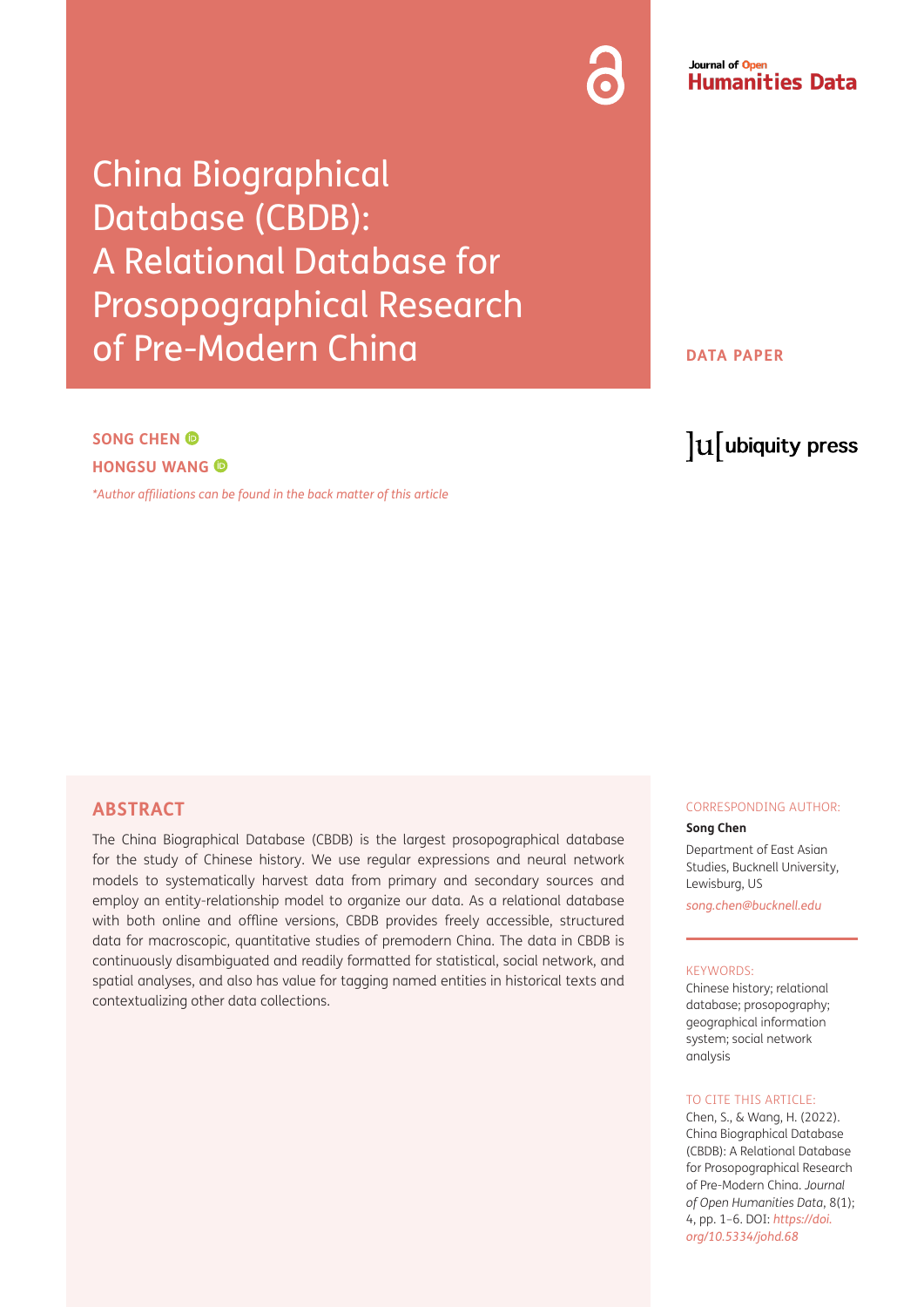# **(1) OVERVIEW REPOSITORY LOCATION**

The database is available in both Microsoft Access and SQLite versions on Dataverse at *[https://](https://doi.org/10.7910/DVN/PAGGQS) [doi.org/10.7910/DVN/PAGGQS](https://doi.org/10.7910/DVN/PAGGQS)* and on Github at *[https://github.com/cbdb-project/cbdb\\_sqlite](https://github.com/cbdb-project/cbdb_sqlite)*. They are regularly updated with new contents and functions.

#### **CONTEXT**

The China Biographical Database (CBDB) amasses biographical information from disparate historical sources to facilitate quantitative, prosopographical research of premodern China. The project originated with the dataset that Robert M. Hartwell (1932–1996) created between the mid-1970s and 1995, as part of his research on the social and political history of middleperiod China (ca. 7<sup>th</sup>-13<sup>th</sup> century), and willed to the Harvard-Yenching Institute. In 2004-05, Michael A. Fuller restructured and converted the data from dBase first into FoxPro and then into Microsoft Access format. It has since been transferred to the Fairbank Center for Chinese Studies at Harvard University, which, together with the Center for Research on Ancient Chinese History at Peking University and the Institute of History and Philology at Academia Sinica, continued to add new contents under the direction of an international committee chaired by Peter K. Bol. Over the past sixteen years, CBDB has grown from a database of about 25,000 individuals to include approximately 491,000 individuals (as of May 2021) whose lives spanned from the seventh through nineteenth centuries and is available for scholarly use in several online and offline (Microsoft Access, Microsoft SQL Server, MySQL, and SQLite) versions.1 The contents of CBDB benefit from, and are inevitably shaped by, China's historiographical tradition which provides rich data on family relations, literary exchanges, intellectual interactions, and careers in government, among others, but is often reticent about issues like gender relations and economic transactions. Because of this, CBDB has 275,945 records on bureaucratic appointments, 482,953 records on kinship relations, 160,219 records of non-kin social connections, but hardly any on economic activities as of May 2021.

# **(2) METHOD STEPS**

There are two core tasks in our data collection: data mining and disambiguation. CBDB is a relational database that uses the entity-relationship model to organize biographical information. Persons are a type of entity. So are places, texts, offices, and so forth. Each entity has its own set of attributes (e.g., each person has a birth year and a death year, and each place has a longitude and a latitude), and every life event is conceptualized as an instance of a relationship between multiple entities (e.g., a bureaucratic appointment is an instance of relationship, from the beginning to the end year of that appointment, between a person, the office he held, and the jurisdiction of that office). Data collection is, in substance, a matter of identifying named entities and their relationships in historical sources that are described in narrative forms. For this purpose, we have experimented with several data mining approaches and found value in algorithms based on regular expressions and neural network models, such as Bidirectional Encoder Representations from Transformers (BERT) and Bidirectional Long Short-Term Memory (Bi-LSTM). We use BERT, for example, to create a vector representation of each Chinese character (an approach known as "word embedding"), which allows us to capture semantic and syntactic relations between characters through mathematical operations. We also use Bi-LSTM to tag the characters and predict whether a character is part of a string that signifies a specific person, place, or bureaucratic office. Outputs from these automated data mining algorithms are reviewed by an editorial team before they are prepared for inclusion into our database.

1 The Microsoft Access and SQLite versions of CBDB are updated on a regular basis. To download the most recent version of CBDB in the Microsoft Access format, see *[https://projects.iq.harvard.edu/cbdb/download-cbdb](https://projects.iq.harvard.edu/cbdb/download-cbdb-standalone-database)[standalone-database](https://projects.iq.harvard.edu/cbdb/download-cbdb-standalone-database)*. The up-to-date SQLite version is downloadable from *[https://github.com/cbdb-project/cbdb\\_](https://github.com/cbdb-project/cbdb_sqlite) [sqlite](https://github.com/cbdb-project/cbdb_sqlite)*. Our Microsoft SQL Server is currently undergoing alpha testing. The MySQL version of CBDB provides data dump for development teams and other experienced users upon request. The CBDB online querying and data visualization interface for general use is developed by our commercial collaborator and accessible via *[http://www.](http://www.inindex.cn/) [inindex.cn/](http://www.inindex.cn/)*. With collaboration from Academia Sinica and the CBDB open-source community, we have also been developing various backend APIs (CC BY-NC-SA 4.0) that support the future design of alternative online interfaces (*<https://github.com/cbdb-project/cbdb-online-main-server/blob/develop/API.md>*).

Chen and Wang **2** *Journal of Open Humanities Data* DOI: [10.5334/johd.68](https://doi.org/10.5334/johd.68)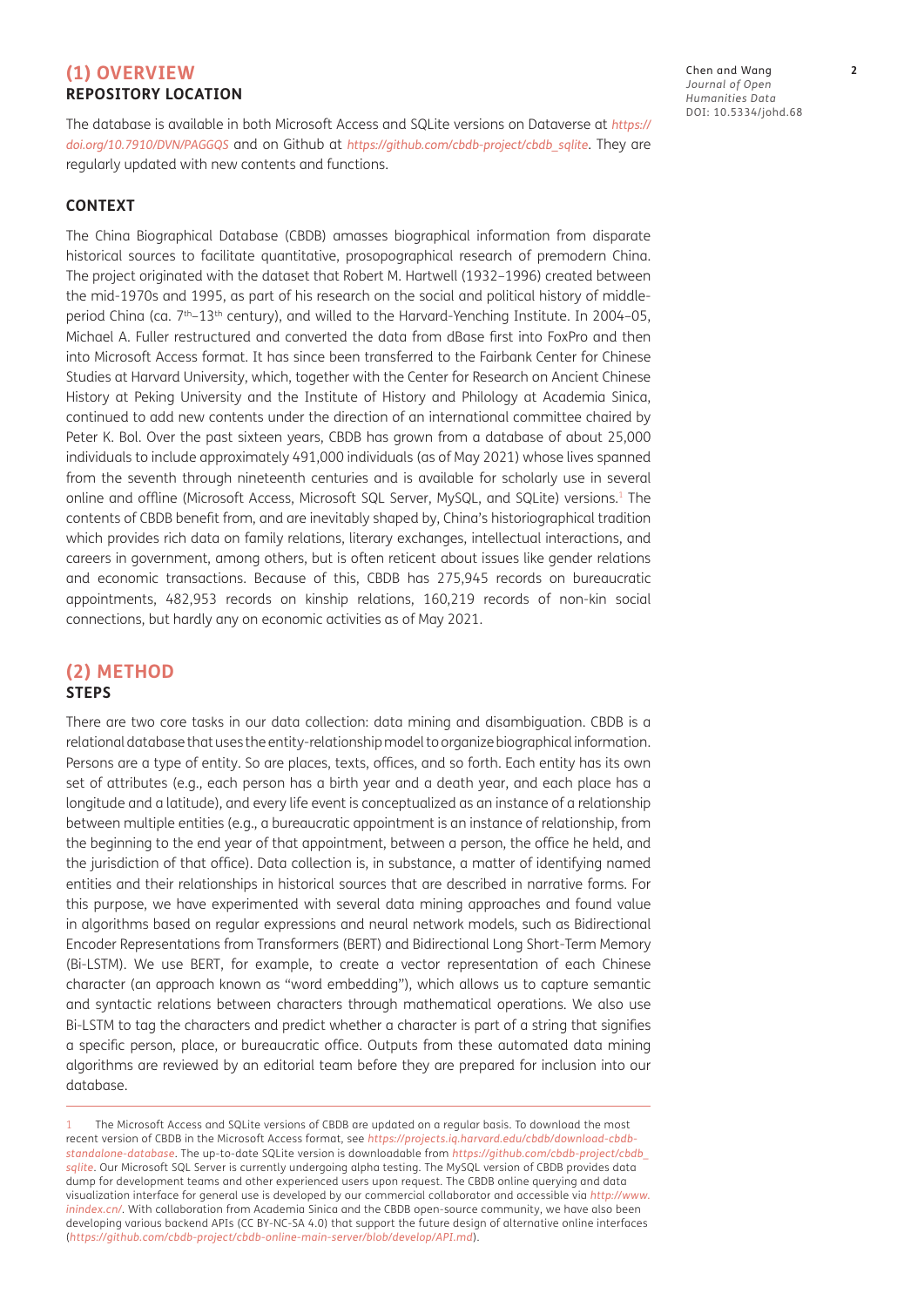In merging newly harvested data into CBDB, the chief challenge comes from the complex relationship in natural language between a name and the entity it signifies. CBDB assigns a unique identifier ("id" or "code") to each named entity regardless of how it is referenced in the sources, and our development team makes every effort to disambiguate all newly harvested data before incorporating them into the database. Take persons for example. While we are blessed by the fact that most people of all walks of life in Chinese society, unlike the Europeans, had possessed both a family name and a given name since the Han dynasty (202 BCE–220 CE) and had the flexibility of composing given names from almost any Chinese character, it is not rare for two persons to have exactly the same name. On the other hand, members of the elite in imperial China were typically known by a wide variety of names and could be referred to by their office titles and other honorific appellations. Therefore, it is often necessary to disambiguate personal names and appellations in historical sources. In practice, we make use of a variety of biographical information such as alternative names, birth and death year, native place, examination degree, and data on kinship and social connections to distinguish a person from his namesake and consolidate data points about the same person whom the sources reference in various ways.

We do not only disambiguate and code entities, but also disambiguate kinship relations. We have designed a set of symbols to describe kinship relations with greater precision than they are expressed in the natural language (e.g., we use FBS and MBS [father's or mother's brother's son], among others, to distinguish different kinds of paternal and maternal cousins). We also normalize social relations by aggregating varied expressions found in historical sources into coded categories. Natural language has numerous ways of describing social relations. While the nuances in these descriptions (e.g., to censure someone vs. to criticize someone) merit attention and may, at least in some cases, reflect subtle differences in the nature of actual social relationships or the perceptions thereof, the strength of CBDB lies in facilitating the analysis of a large amount of historical data in the aggregate. To achieve this goal, we classify social relations into coded categories. As of May 2021, we have 470 pairs of coded relations that are further organized into larger classes and subclasses, which include literary exchanges, teacher-disciple ties, supportive or oppositional political relations, and so forth. After fully disambiguating and normalizing ("coding") named entities and their relations, we partition the data into separate tables which are subsequently uploaded to the database. The primary key in each data table eliminates duplicate records, and the foreign key ensures proper linkage between tables.

Disambiguation and normalization are time-consuming tasks that require domain knowledge in specific historical periods and topics. To expedite the process, we launched a crowdsourcing platform in 2021 to encourage contributions from historians of premodern China.

# **SAMPLING STRATEGY**

Our ultimate goal is to collect all biographical information in the extant historical record of premodern China. Resource constraints, however, require that we must set priorities. To produce a large collection of data for scholarly use within a reasonable timeframe, we have worked mainly with digitized, searchable texts, especially those that were written and formatted in a style particularly suitable for automated data extraction, and prioritized data sources that can systematically expand the coverage of our database. These include both modern scholarly works, such as biographical sketches and rosters of officeholders compiled by twentiethcentury historians, and primary historical documents, such as biographies in official histories and local gazetteers, tomb epitaphs, records of imperial examination graduates, and the lists of letters and other writings in literary collections.

Several biographical dictionaries, compiled in the 1960s and 1970s, provide a large assemblage of material on the lives of approximately 70,000 persons between the tenth and seventeenth centuries ([Chang & Wang, 1974;](#page-5-1) [Wang, Li, & Pan, 1979;](#page-5-1) [National Central Library, 1965](#page-5-1)). By systematically harvesting the data in these dictionaries, the CBDB team managed to create basic profiles for a large number of historical figures during an early phase of our project.

Since then, we have expanded coverage by concentrating data collection in three areas: bureaucratic appointments, family relations, and literary exchanges. We have collected data from two multi-volume compendia which contributed more than 35,000 records on prefectural appointments from the seventh to thirteenth centuries ([Yu, 2000;](#page-5-1) [Li, 2001](#page-5-1)).

Chen and Wang **3** *Journal of Open Humanities Data* DOI: [10.5334/johd.68](https://doi.org/10.5334/johd.68)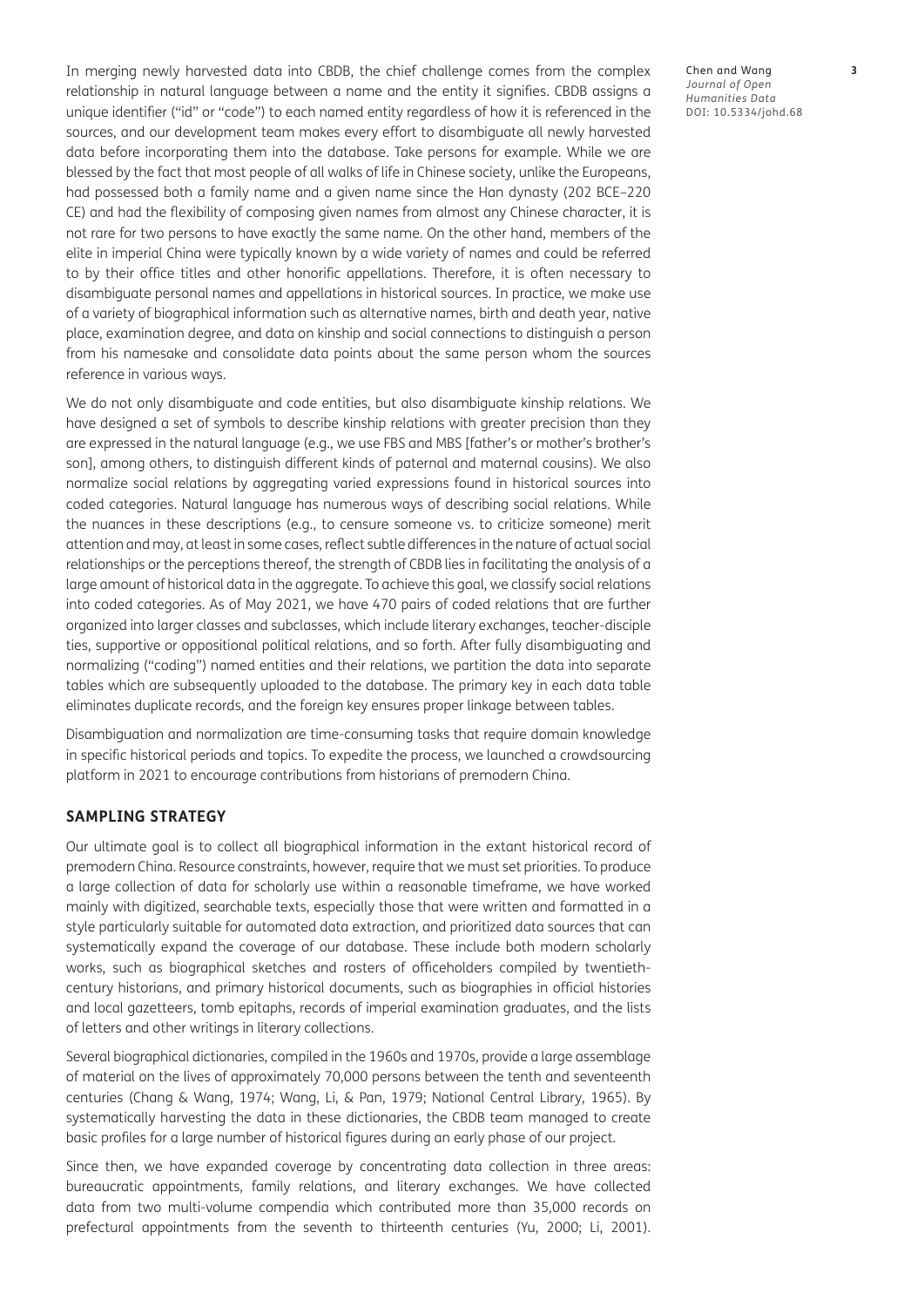These were recently supplemented by another 107,000 entries on local appointments taken from 158 local gazetteers compiled in Ming-Qing times (1368–1912). Using fifty-two examination records from the Ming dynasty (1368–1644), we have added roughly 14,116 metropolitan examination graduates and their 130,000 relatives into the database. We are now expanding data coverage in this area with a new dataset containing 19,576 Song-dynasty (960–1279) examination graduates based on a recent publication ([Fu, Gong, & Zu, 2009\)](#page-5-1). With the help of Tang historians (Yao Ping and Nicolas Tackett), we have added some 100,000 instances of kinship relations from tomb epitaphs between the seventh and tenth centuries [\(Zhou, 1992](#page-5-1); [Zhou & Zhao, 2001](#page-5-1)), and we are currently preparing a massive collection of officeholding data from Song-dynasty administrative documents [\(Xu, 2014\)](#page-5-1).

At present, the majority of our data on social relations are based on records of literary exchanges. We collected 18,124 instances of poetic exchange between the seventh and tenth centuries, based on the work of a modern scholar ([Wu, 1993](#page-5-1)), and some 8,800 instances of epistolary exchange between the tenth and thirteenth centuries based on *Complete Song-Dynasty Prose* [\(Zeng & Liu, 2006](#page-5-1)). We will soon add another 40,000 instances of epistolary exchange from Ming-dynasty (1368–1644) literary collections. For a full list of our data sources, see *[https://](https://projects.iq.harvard.edu/cbdb/cbdb-sources) [projects.iq.harvard.edu/cbdb/cbdb-sources](https://projects.iq.harvard.edu/cbdb/cbdb-sources)*.

In addition, we have also coded and incorporated data from existing databases that focus on specific social groups and historical periods. These include, for example, a massive collection of data on family relations and officeholding for more than 46,000 persons from the Database of Names and Biographies (Institute of History and Philology, Academia Sinica, n.d.) and some 5,000 female writers from Ming-Qing Women's Writings Project [\(McGill University, n.d.\)](#page-5-1).

CBDB is a work in progress and has no end date planned. Its current contents reflect its history that began with Hartwell's dataset of Song-dynasty officials and gradually extended back into the Tang dynasty and forward into the Yuan, Ming, and Qing dynasties. As more historical texts from premodern China become available in searchable digital formats and the technology of data mining improves, the contents of CBDB will continue to grow.

#### **QUALITY CONTROL**

Our editorial group, composed of doctoral students in Chinese history who specialize in various topics and periods, review the output from data mining algorithms and, when necessary, manually input data into our database. Additionally, when new data are prepared for uploading to CBDB, the primary and foreign keys in data tables also function as a line of defense for data integrity.

### **(3) DATASET DESCRIPTION OBJECT NAME**

SQLite version: CBDB\_20210525.7z;

Microsoft Access version: CBDB\_bc\_20210525.7z

#### **FORMAT NAMES AND VERSIONS**

CBDB is available for downloading in SQLite and Microsoft Access versions. Both its content and interface are constantly evolving. Data contents are dated by the most recent update in the format of yyyy-mm-dd, and the interface is versioned using two lowercase English letters (the latest release is the bc version).

#### **Creation dates** – 1970s to 2021–05–25

**Dataset creators** – Current executive committee members include Peter K. Bol (Harvard University, Chair), Xiaonan Deng (Center for Research on Ancient Chinese History, Peking University), Michael A. Fuller (University of California at Irvine), Song Chen (Bucknell University), Hsi-yuan Chen ([Institute of History and Philology, Academia Sinica](#page-5-1)), Wenyi Chen (Institute of History and Philology, Academia Sinica), Xin Luo (Center for Research on Ancient Chinese History, Peking University). Current project managers are Hongsu Wang [\(Harvard University\)](#page-5-1) and Yang Xu (Peking University). For a list of past and present committee members, editors,

Chen and Wang **4** *Journal of Open Humanities Data* DOI: [10.5334/johd.68](https://doi.org/10.5334/johd.68)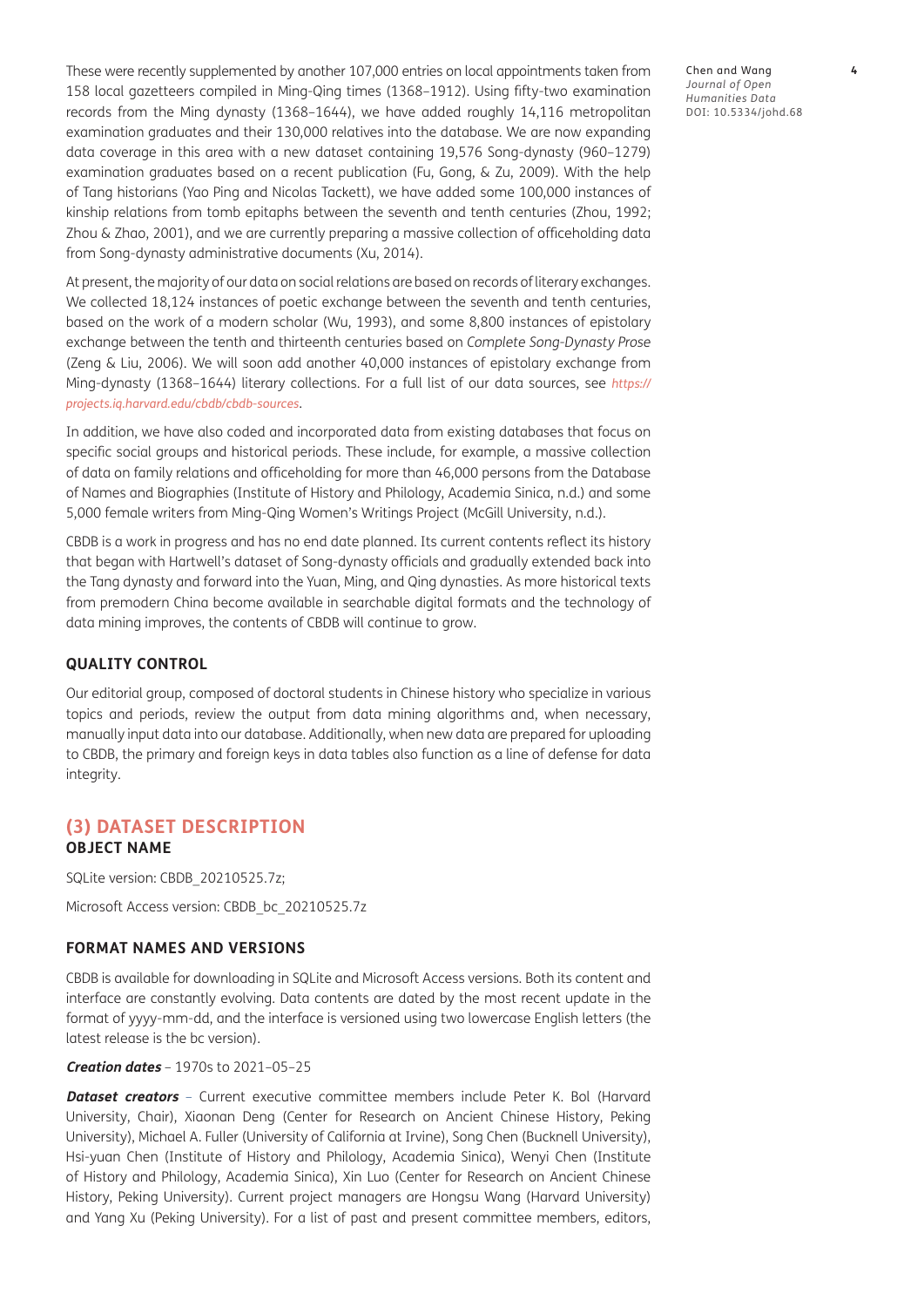and other contributors, see *<https://projects.iq.harvard.edu/cbdb/core-institutions-and-editors>*. For a list of crowdsourcing contributors, see *<https://projects.iq.harvard.edu/cbdb/cbdb-crowdsourcing-projects>*.

**Language** – Variable names are in English. Data are bilingual (English and Chinese).

**License** – CC BY-NC-SA 4.0

**Repository name** – Dataverse and Github

**Publication date** – 2021–05–25

### **(4) REUSE POTENTIAL**

CBDB assembles biographical information from disparate sources and is particularly suited for data-driven, social scientific research that aims at discovering macroscopic patterns in Chinese history and complements the qualitative, humanistic approach of close reading. The current coverage of CBDB makes it particularly powerful for prosopographical studies of the Chinese elite from the seventh through nineteenth centuries. The data in CBDB is continuously disambiguated and readily formatted for statistical, social network, and spatial analyses. A growing number of articles are published every year that use CBDB data to explore topics ranging from career trajectory, regional composition, and family connections of civil officials to intellectual and social networks of Neo-Confucian moral philosophers, antiquities collectors, and members of political factions. For a full list of publications that use CBDB data, see *[https://](https://projects.iq.harvard.edu/cbdb/publications-use-cbdb-data) [projects.iq.harvard.edu/cbdb/publications-use-cbdb-data](https://projects.iq.harvard.edu/cbdb/publications-use-cbdb-data)*.

CBDB also has immense value for developing new digital projects. Online text markup platforms, like MARKUS ([Ho & De Weerdt, n.d.\)](#page-5-1), use CBDB code tables to tag persons, bureaucratic offices, places, and temporal references in user-uploaded historical texts. Specialized databases (e.g., Database of Names and Biographies) access CBDB, through our API, to provide more context to their data collections. The Chinese Text Project integrates data from CBDB and other sources to produce a knowledge graph in its Data Wiki [\(Sturgeon, n.d.\)](#page-5-1), and the Shanghai Library uses our data for its Linked Open Data project [\(Shanghai Library, n.d.](#page-5-1)). Universities, such as Tsinghua, use CBDB to teach digital methods for Chinese studies and incorporate CBDB into their pedagogical platforms ([Tsinghua University, n.d.](#page-5-1)) that train the next generation of digital humanists.

#### **FUNDING INFORMATION**

COL Digital Publishing Group Co., Ltd. (2018–) The Tang Research Foundation (2015–17) The Henry Luce Foundation (2012–15) Institute of History and Philology, Academia Sinica (2006–) Center for Research on Ancient Chinese History, Peking University (2010–) Harvard University and Harvard University Asia Center (2008, 2009–2011) The National Endowment for the Humanities (2009–2012; PW-50438-09) Chiang Ching-kuo Foundation for International Scholarly Exchange (2011–2018) The Social Sciences and Humanities Research Council of Canada (2011–2015) The American Council of Learned Societies (2008) Bequest from the Estate of Robert Hartwell to Harvard-Yenching Institute (2005–2010)

#### **COMPETING INTERESTS**

The authors have no competing interests to declare.

# **AUTHOR CONTRIBUTIONS**

Song Chen: Conceptualization, Methodology, Writing – original draft. Hongsu Wang: Data Curation, Project Administration, Software, Writing – review & editing.